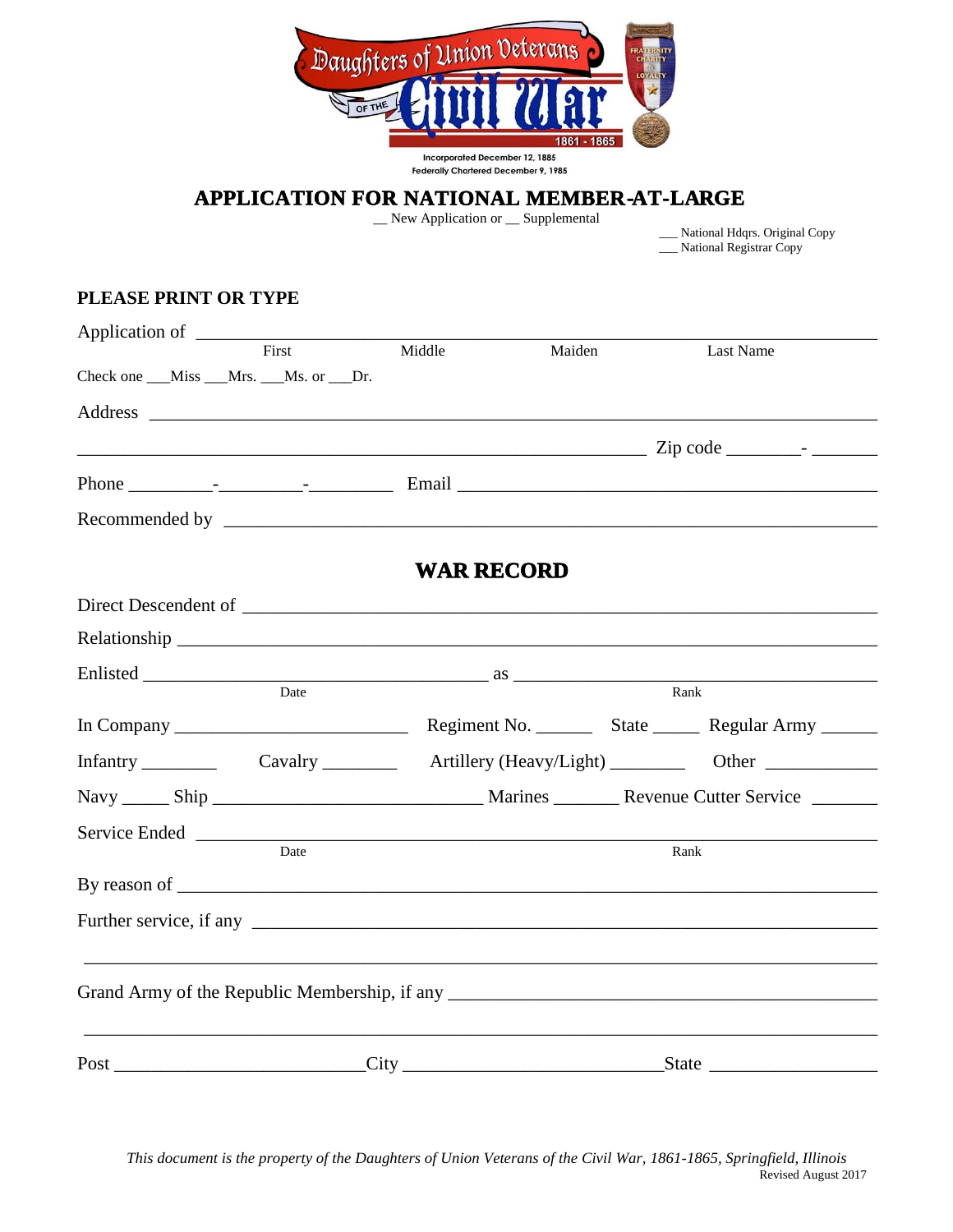PLEASE COMPLETE

Give all dates per example, i.e. 03 Jun 2014. Include wife/wives' maiden name(s).

|                              |      | DATE | <b>LOCATION &amp; STATE</b> |
|------------------------------|------|------|-----------------------------|
|                              |      |      |                             |
|                              |      |      |                             |
|                              |      |      |                             |
|                              |      |      |                             |
| Documentation:               |      |      |                             |
|                              |      |      |                             |
|                              |      |      |                             |
|                              |      |      |                             |
|                              |      |      |                             |
|                              |      |      |                             |
|                              |      |      |                             |
|                              |      |      |                             |
|                              |      |      |                             |
|                              |      |      |                             |
|                              |      |      |                             |
|                              |      |      |                             |
|                              |      |      |                             |
|                              |      |      |                             |
|                              |      |      |                             |
|                              |      |      |                             |
|                              |      |      |                             |
|                              |      |      |                             |
|                              |      |      |                             |
|                              |      |      |                             |
|                              |      |      |                             |
|                              |      |      |                             |
|                              |      |      |                             |
| (5) 2nd G-granddaughter of _ | born |      |                             |
|                              |      |      |                             |
|                              |      |      |                             |
|                              |      |      |                             |
|                              |      |      |                             |
| Documentation:               |      |      |                             |
|                              |      |      |                             |
|                              |      |      |                             |
|                              |      |      |                             |
|                              |      |      |                             |
|                              |      |      |                             |
|                              |      |      |                             |
| Documentation:               |      |      |                             |

This document is the property of the Daughters of Union Veterans of the Civil War, 1861-1865, Springfield, Illinois Revised August 2017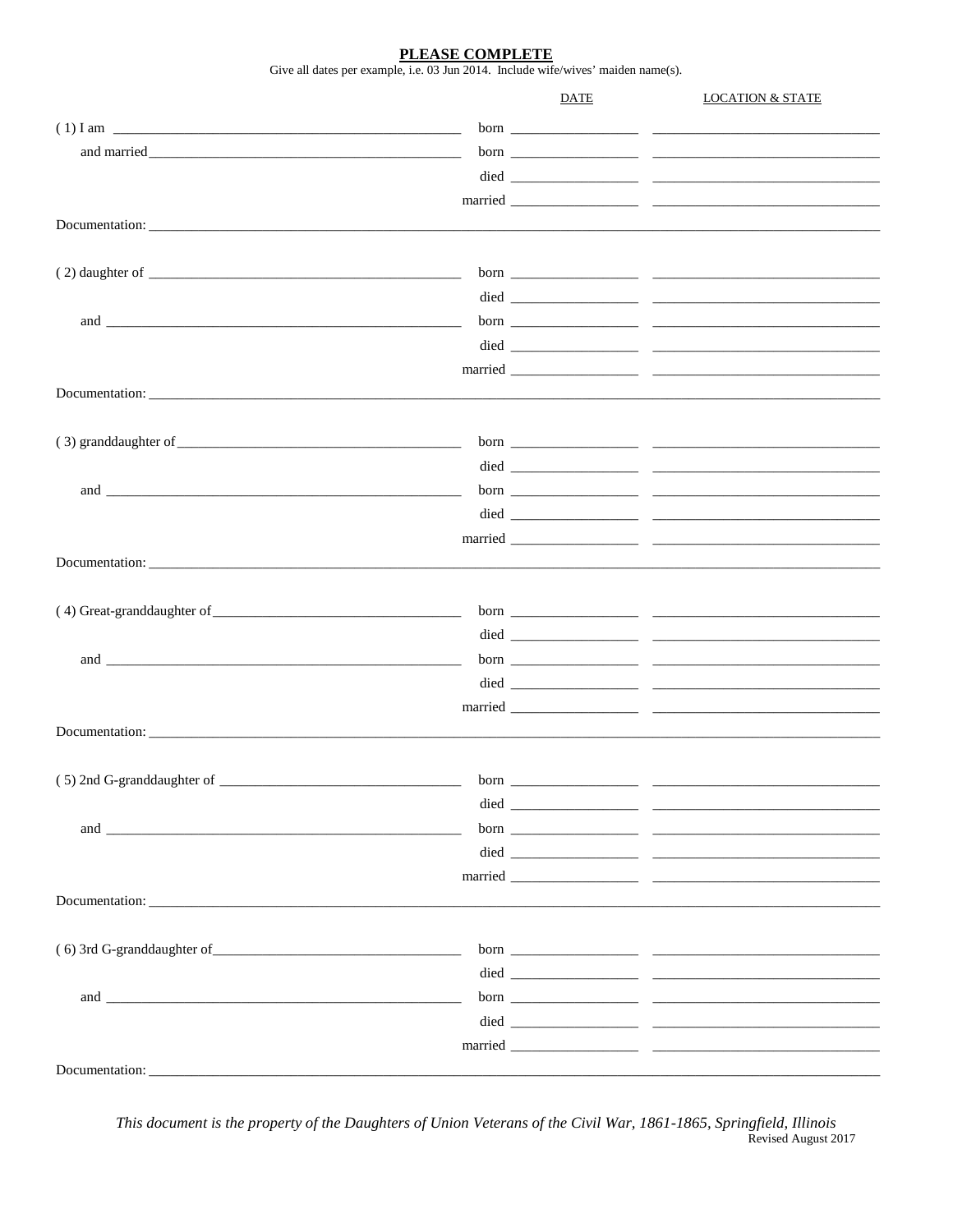**DATE** 

**LOCATION & STATE** 

| and the contract of the contract of the contract of the contract of the contract of the contract of the contract of the contract of the contract of the contract of the contract of the contract of the contract of the contra |                            |      |  |
|--------------------------------------------------------------------------------------------------------------------------------------------------------------------------------------------------------------------------------|----------------------------|------|--|
|                                                                                                                                                                                                                                |                            |      |  |
|                                                                                                                                                                                                                                |                            |      |  |
|                                                                                                                                                                                                                                |                            |      |  |
|                                                                                                                                                                                                                                |                            |      |  |
|                                                                                                                                                                                                                                |                            |      |  |
|                                                                                                                                                                                                                                |                            |      |  |
|                                                                                                                                                                                                                                |                            |      |  |
|                                                                                                                                                                                                                                |                            |      |  |
|                                                                                                                                                                                                                                |                            |      |  |
|                                                                                                                                                                                                                                |                            |      |  |
|                                                                                                                                                                                                                                |                            |      |  |
|                                                                                                                                                                                                                                |                            |      |  |
|                                                                                                                                                                                                                                |                            |      |  |
|                                                                                                                                                                                                                                |                            |      |  |
|                                                                                                                                                                                                                                |                            |      |  |
|                                                                                                                                                                                                                                |                            |      |  |
| Documentation:                                                                                                                                                                                                                 |                            |      |  |
|                                                                                                                                                                                                                                |                            |      |  |
|                                                                                                                                                                                                                                |                            |      |  |
|                                                                                                                                                                                                                                |                            |      |  |
|                                                                                                                                                                                                                                |                            |      |  |
|                                                                                                                                                                                                                                |                            |      |  |
|                                                                                                                                                                                                                                |                            |      |  |
|                                                                                                                                                                                                                                | Documentation:             |      |  |
|                                                                                                                                                                                                                                |                            |      |  |
|                                                                                                                                                                                                                                | <b>Applicant Signature</b> | Date |  |

This document is the property of the Daughters of Union Veterans of the Civil War, 1861-1865, Springfield, Illinois Revised August 2017